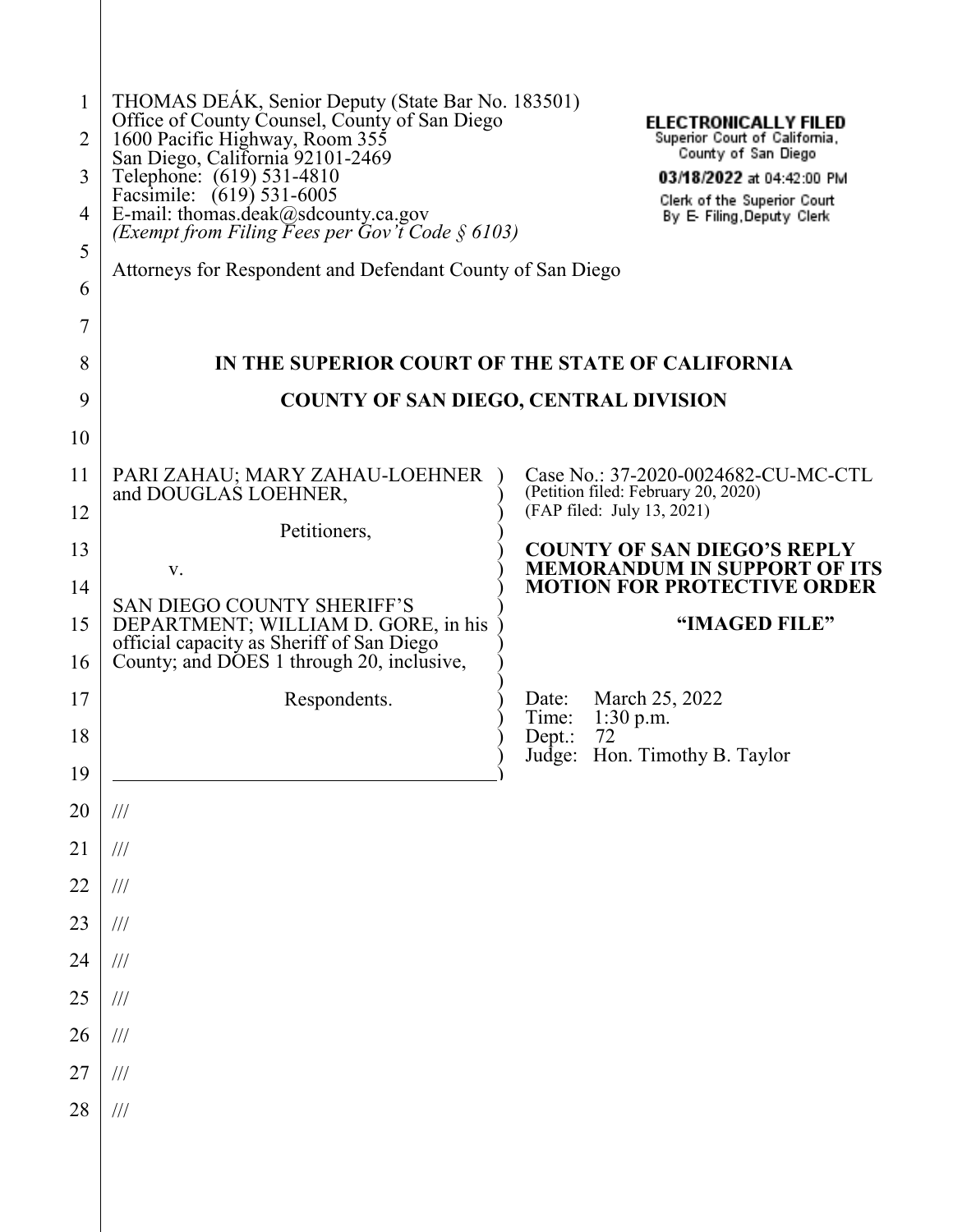Petitioners appear to concede—as they must—that discovery in California Public Records Act ("CPRA") cases is only permitted if "necessary to resolve whether the agency has a duty to disclose [the records requested]." *See, City of Los Angeles v. Superior Ct.*, 9 Cal. App. 5th 272, 289 (2017), citing *County of Santa Clara v. Superior Ct.*, 171 Cal. App. 4th 119, 128 (2009). (*Internal quotation omitted.*) Petitioners also do not seriously dispute that the Government Code  $\S 6254(f)$  investigatory files exemption applies to all of the records requested in their CPRA requests in the first instance.<sup>[1](#page-1-0)</sup>

Nonetheless, Petitioners contend discovery is necessary to determine whether the Sheriff *waived* the § 6254(f) exemption. Specifically, Petitioners contend the Sheriff's Department: (i) waived the exemption as to all requested records by stating in 2011 that it was providing Petitioners with the "complete investigative file"; and (ii) waived the exemption as to the Sheriff's Instructions because the Sheriff discussed the *existence* of the Zahau Investigation publicly. No applicable legal authority supports Petitioners' novel arguments and they are contrary to established law.

The CPRA does not provide for a waiver under either of the circumstances asserted by Petitioners and, as such, no such waiver can occur as a matter of law. *See, e.g., Zumbrun Law Firm v. Cal. Legislature*, 165 Cal. App. 4<sup>th</sup> 1603, 1623 (2008). The *only* way that a public agency can waive the § 6254(f) exemption for a given public record is by disclosing the record to a member of the public. *See,* Gov't Code § 6254.5. *See also, Rackauckas v. Superior Court*, 104 Cal. App. 4th 169, 178 (2002).

There is no exception to these rules for situations where a local police agency tells someone it is releasing the "complete investigative file." Moreover, Petitioners ignore the Sheriff's *express preservation* of the § 6254(f) exemption in *the very same letter* that Petitioners claim effected an *implied* waiver.

And the proposition that a sheriff waives the  $\S 6254(f)$  exemption as to his or her instructions to an investigator any time he or she discusses the existence of an investigation publicly is without legal support and makes no sense. If that were the rule (and it is *not*), there would quickly *be* no § 6254(f) exemption. Moreover, Petitioners contend that Sheriff Gore did not actually intend to waive the exemption as to the Sheriff's Instructions, which defeats their argument. *See, e.g., City of Santa Cruz v. Pac. Gas & Elec. Co.*, 82 Cal. App. 4<sup>th</sup> 1167, 1180 (2000) (actual intent is essential to find a waiver).

<span id="page-1-0"></span>28

1

2

3

4

5

6

7

8

9

10

11

12

13

14

15

16

17

18

19

20

21

22

23

24

25

26

27

 $\overline{a}$ <sup>1</sup> Petitioners half-heartedly argue that the Sheriff's instructions to his investigators ("the Sheriff's Instructions") were not exempt in the first instance, but that argument is without merit as explained in Section III of this memorandum, below.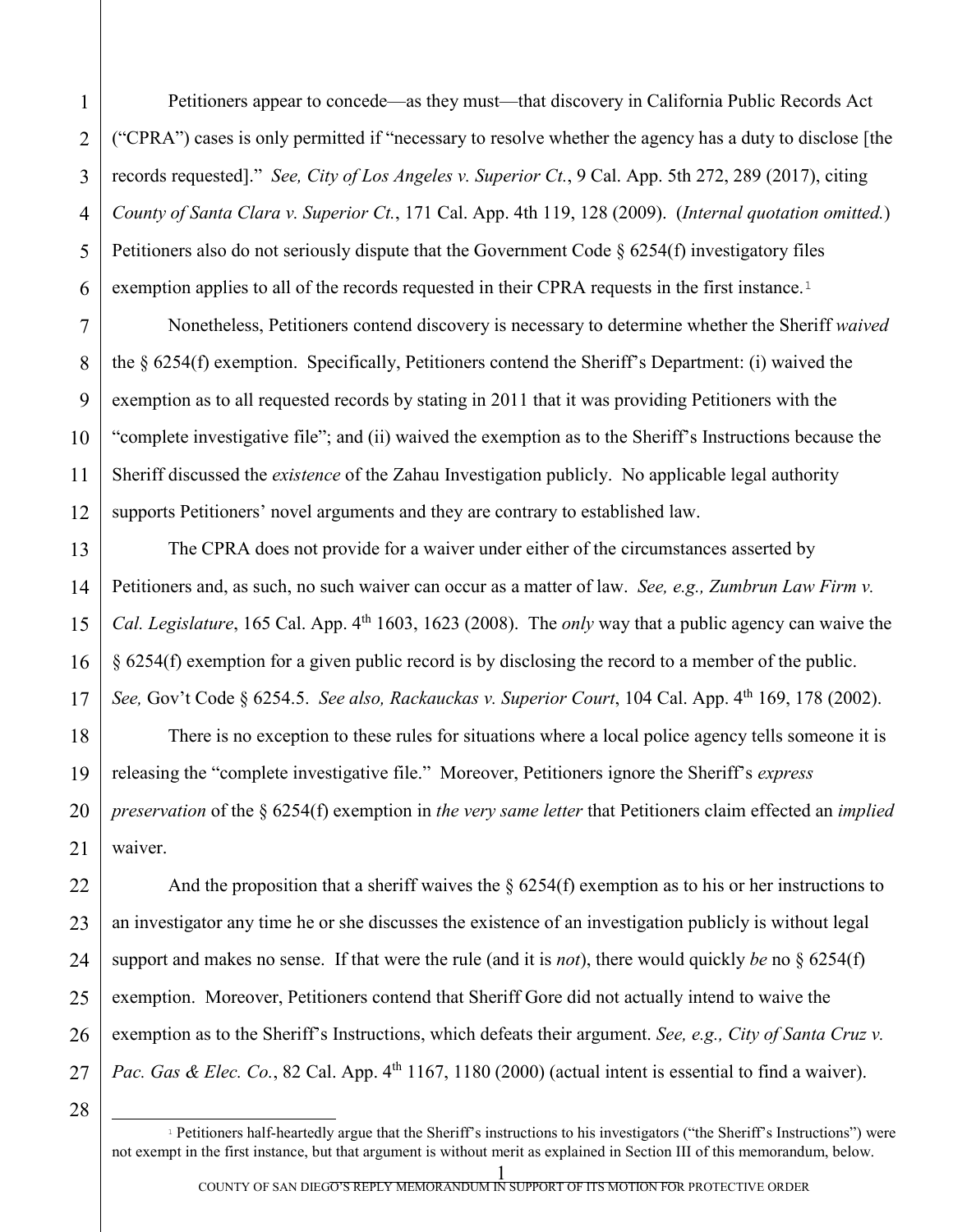1

2

3

## **RELEVANT FACTUAL BACKGROUND**

**A. THE SHERIFF'S 2011 RECORD PRODUCTION AND THE BREMNER LETTER.**

4 5 6 7 8 9 10 11 12 13 14 15 16 17 18 19 20 21 22 23 24 25 26 27 28 After the Sheriff's Department concluded its initial investigation into the 2011 death of Rebecca Zahau ("the Zahau Investigation"), Petitioners' counsel at the time, Anne Bremner, requested records related to the investigation. In response, the Sheriff produced a considerable number of records. With that production the Sheriff included a letter to Bremner ("the Bremner Letter") from Robert Faigin, the Sheriff's Director of Legal Affairs and Chief Legal Advisor ("Faigin"). In the Bremner Letter, Faigin explained that the Sheriff was expressly *not waiving* the § 6254(f) investigatory files exemption, but rather was providing the records under a statutory *exception* to that exemption. *See,* Declaration of Robert P. Fagin ("Faigin Decl.") ¶ 3 and Exh. A thereto, both attached as Exh. D to the Declaration of Thomas Deák ("Deák Decl."). The issues raised in Petitioners' opposition papers warrant quoting the Bremner Letter at some length. It provides, in pertinent part: "Law enforcement investigatory records in California are exempt from mandatory disclosure under the California Public Records Act, the state's open record law. [Citation.] Moreover, this exemption from disclosure does not expire with the termination of the investigation. Nevertheless, the Public Records Act requires that certain limited information about every law enforcement call for service and/or arrest be made available to the public. Additionally the PRA requires that additional information be made available to 'victims of an incident"; information that is not otherwise required to be made available to the public. *It is pursuant to this 'victims of an incident" exception that the Sheriff's Department is making its file available to you.* We do not believe that anyone outside of the immediate Zahau family would have a legal basis to demand the same information that is being provided to you. *The Sheriff's Department is complying with this requirement not merely by releasing the information required by statute, but by releasing the complete investigative file.* Asserting the exemption and keeping the investigation confidential is SDSO policy in all investigations, unless there is a compelling law enforcement reason otherwise. As things stand presently, we see no reason to deviate from our normal practice. *Therefore, it is our intention to continue to assert the exemption for law enforcement investigations against any and all requests by members of the public and the media for release of the Rebecca Zahau investigation.*" *See,* Exh. A to Faigin Decl. (*Emphasis added*.) /// ///

**I.**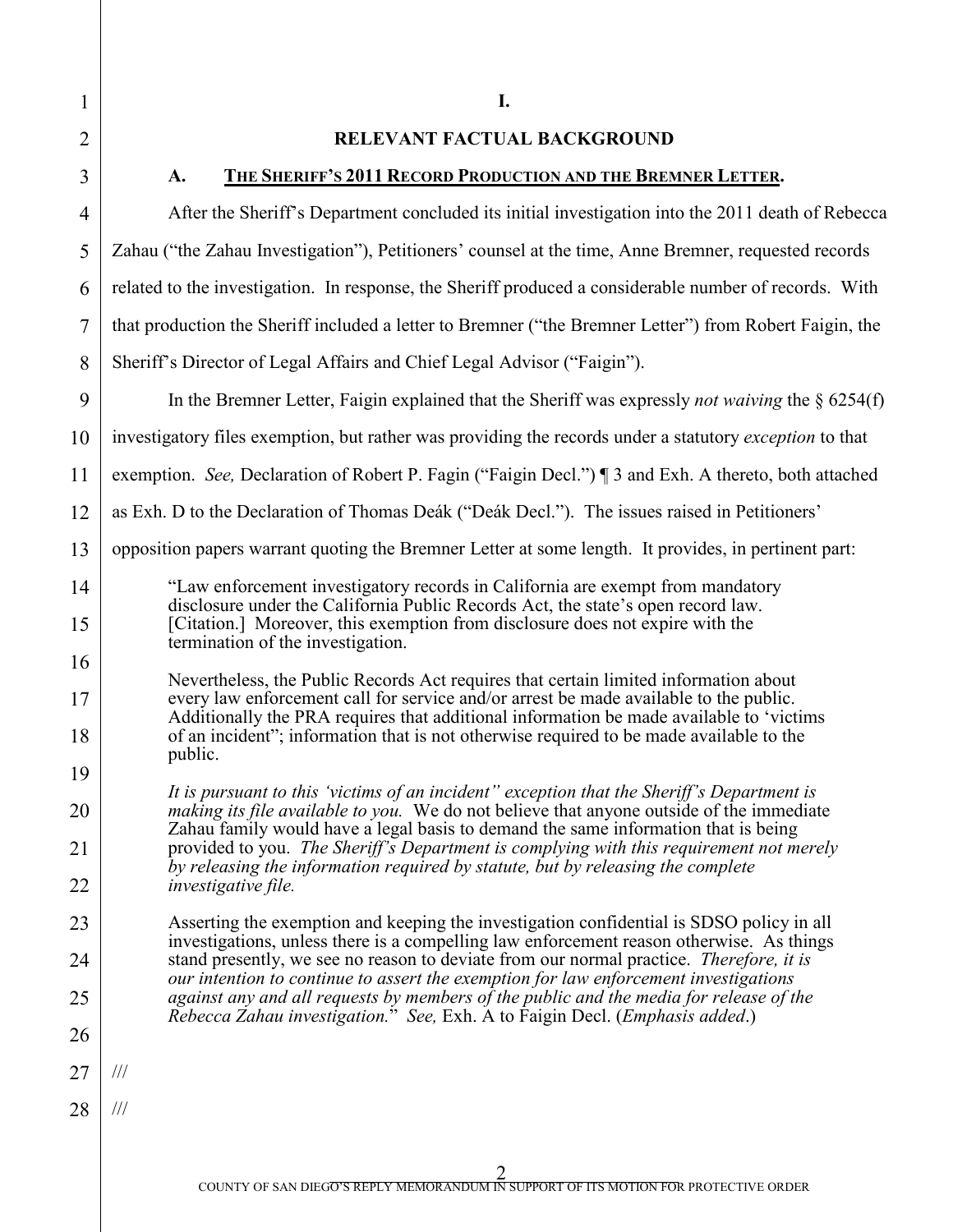1 2

3

4

5

6

7

8

9

10

11

12

13

14

15

16

17

18

19

20

21

22

23

## **B. THE SHERIFF'S 2018 REASSESSMENT OF THE ZAHAU INVESTIGATION.**

In 2018, Sheriff Gore directed a group of his investigators to reassess the evidence obtained in the Zahau Investigation. To the extent Sheriff Gore provided instructions to his investigators concerning how to conduct the reassessment, he conveyed those instructions orally only, such that the Sheriff's Instructions do not exist in written form and have never existed in written form. *See*, Declaration of Sheriff William D. Gore ("Gore Decl.") ¶ 2, attached as Exh. F to Deák Decl.

# **C. PETITIONERS' 2020 CPRA REQUESTS.**

Petitioners submitted two CPRA requests to the Sheriff in 2020 ("the 2020 CPRA Requests"). *See,* First Amended Petition ("FAP") (ROA 24) ¶¶ 27-30, Exhs. B and D. Each of the 2020 CPRA Requests expressly sought "public records that pertain to" the Zahau Investigation. *Id.*

## **ARGUMENT**

## **II.**

# **THE SHERIFF DID NOT WAIVE THE INVESTIGATORY FILES EXEMPTION.**

"The burden … is on the party claiming a waiver of a right to prove it by clear and convincing evidence that does not leave the matter to speculation, and 'doubtful cases will be decided against a waiver' …." *Ukiah v. Fones*, 64 Cal. 2d 104, 107-08 (1966), citing *Church* v. *Public Utilities Com*., 51 Cal. 2d 399 (1958). Petitioners fail to meet their burden because: (i) the CPRA does not provide for an exemption waiver under the asserted circumstances, so such circumstances cannot effect a waiver as a matter of law; (ii) the Sheriff expressly *preserved* the § 6254(f) exemption in the Bremner Letter and Petitioners have not provided *any* evidence of waiver; and (iii) a sheriff does not waive the § 6254(f) exemption whenever he or she discusses the existence of a law enforcement investigation publicly and, regardless, Petitioners admit the Sheriff never actually intended to waive the exemption as to the Sheriff's Instructions.

- 24
- 25

# **A. THE CPRA DOES NOT PROVIDE FOR A WAIVER UNDER THE CIRCUMSTANCES ASSERTED BY PETITIONERS, SO NO SUCH WAIVER CAN OCCUR AS A MATTER OF LAW.**

26 27 28 The *only* way that a public agency can waive a CPRA exemption for a given public record is by disclosing the record to a member of the public. *See,* Gov't Code § 6254.5. *See also, Rackauckas, supra,* 104 Cal. App. 4<sup>th</sup> at 178 (2002) ("Under the CPRA, particular exemptions may be waived *only*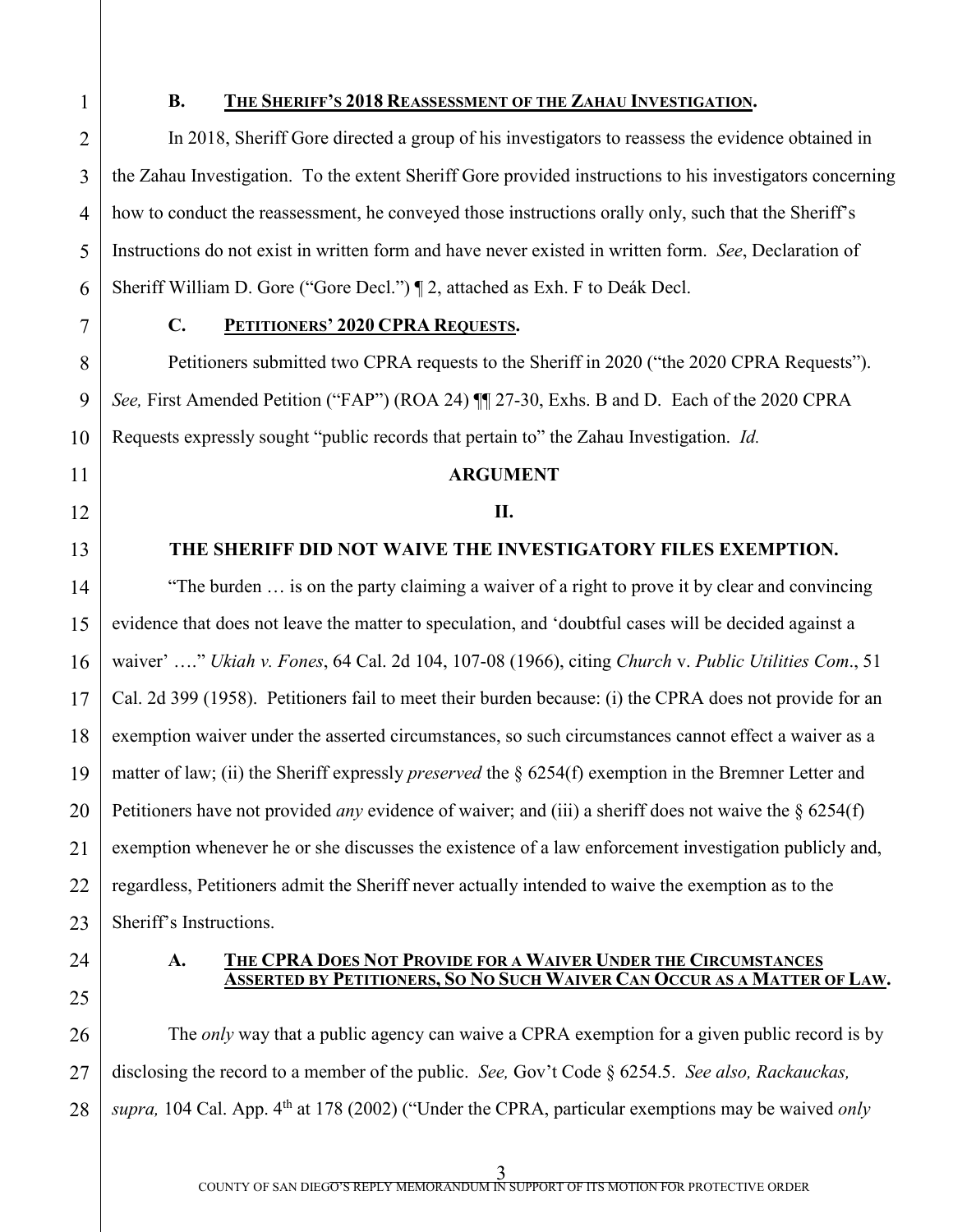1 2 3 4 where the agency has disclosed a document 'to any member of the public.'" [Citing Gov't Code § 6254.5.] [*Emphasis added*.]); *San Gabriel Tribune v. Superior Court*, 143 Cal. App. 3d 762, 773 (1983) ("A waiver of an exemption exists under section 6254.5 'whenever a state or local agency discloses a public record which is otherwise exempt . . . .'").

5

6

7

8

9

10

17

18

19

20

21

22

23

26

Petitioners thus ask this Court to create a *new* CPRA exemption waiver, but there is no legal basis for doing so. The Legislature knew how to create a CPRA waiver provision when it intended to. *See, Gov't Code § 6254.5.* Petitioners provide no authority showing the Legislature intended to create a waiver to the CPRA's broad "records of investigations" exemption whenever a local policy agency says it is producing the complete investigative file or discusses an investigation publicly. As such, no such waiver can occur as a matter of law. *Zumbrun, supra,* is instructive.

11 12 13 14 15 16 In *Zumbrun,* the plaintiff requested records from the California Legislature pursuant to the Legislative Open Records Act, Gov't Code § 9070, et seq. ("LORA") and the Legislature disclosed some records but withheld others based on exemptions set forth in the LORA statutes. *Zumbrun, supra,*  165 Cal. App. 4th at 1610-1611. The plaintiff in *Zumbrun* argued that the Legislature had waived the LORA disclosure exemptions by "disclosure of some documents." *Id.* at 1623. The court rejected this argument, reasoning:

"[W]e conclude that the [LORA] statutory exemptions from disclosure are not the equivalent of evidentiary privileges, which may be waived by disclosure. Privilege, as defined by the Evidence Code, relates to proceedings in which testimony may be compelled by law to be given. (Evid. Code, § 901.) Plaintiff cites no authority to support its claim that an exemption to LORA's open records policy is to be treated as if it were an evidentiary privilege subject to waiver if disclosed, and we are aware of no such authority.[¶] LORA contains its own enforcement mechanism. A person may institute proceedings to enforce the right to inspect legislative records, and may obtain a contempt order if such records are not disclosed pursuant to court order. (§§ 9076, 9077.) *LORA does not provide for waiver of exemptions.* We will not engraft penalties onto the legislative scheme that the statutes cannot fairly be read to contain." *Id.* (*Emphasis added*.)

- 24 25 *Zumbrun* thus stands for the proposition that, if an open records law does not provide a basis for waiver of statutory exemptions, no such waiver can occur as a matter of law.
	- Like the LORA, the CPRA contains its own enforcement mechanism. *See,* Gov't Code § 6258.
- 27 Gov't Code § 6254.5 provides that a waiver of the CPRA investigatory files exemption occurs when a
- 28 public agency has disclosed an exempt "public record," but it does *not* provide that a waiver occurs as to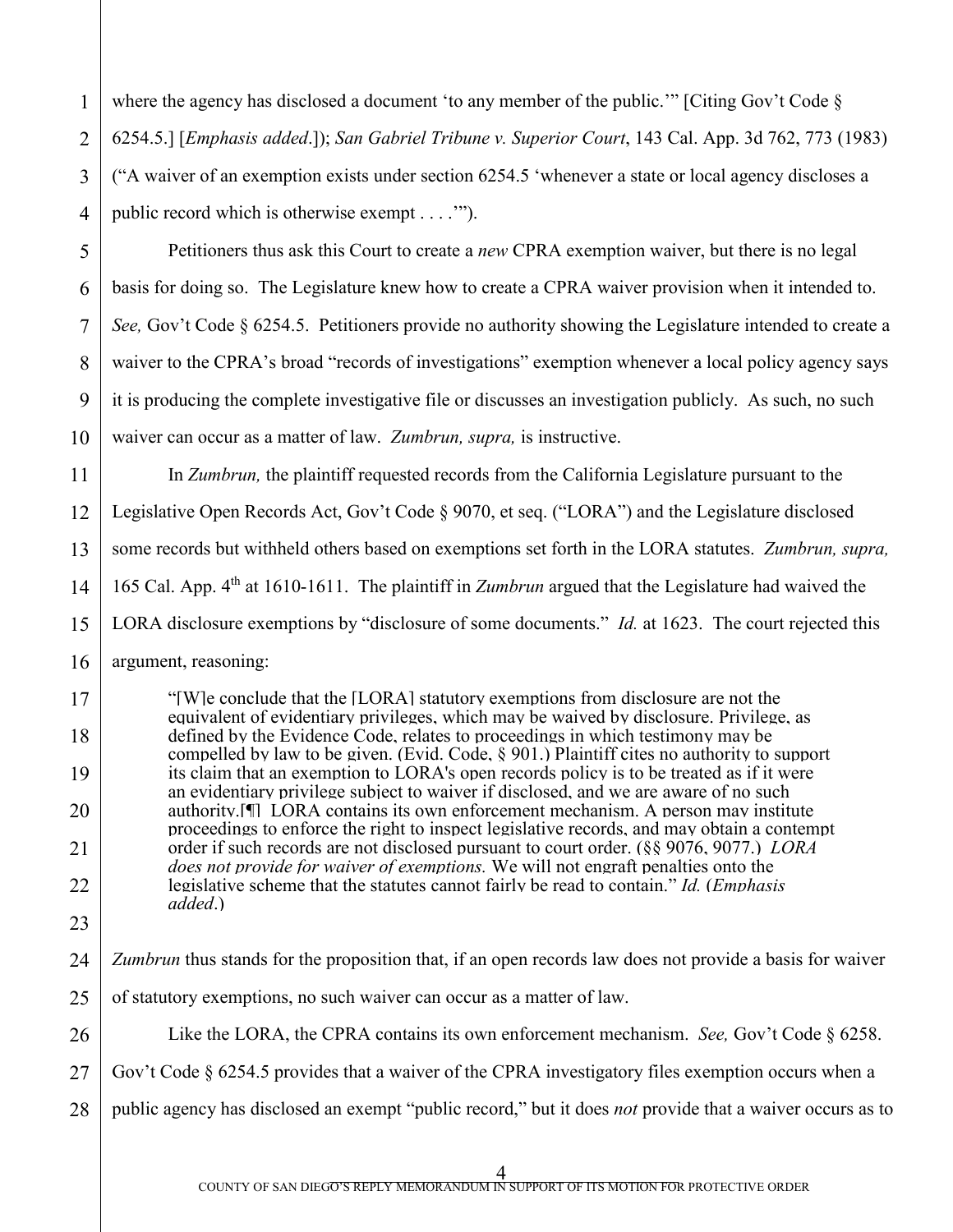all exempt files when an agency says it is disclosing the complete investigative file or discusses the investigation publicly. This court should not engraft penalties onto the CPRA legislative scheme that the statutes cannot fairly be read to contain.

The authorities Petitioners cite for their waiver argument have nothing to do with the CPRA and are inapposite. In *In re Marriage of Paboojian*, 189 Cal. App. 3d 1434 (1987), <sup>[2](#page-5-0)</sup> the court held that a wife had waived her court-ordered right to spousal support because she expressly waived the right during a call with her ex-husband and did not demand spousal support for 16 years thereafter. *Id.* at 1437-39. In *Rubin v. Los Angeles Fed. Sav. & Loan Assn.*, 159 Cal. App. 3d 292 (1984), the court held that a bank waived its contractual right to foreclosure in the event the property was sold by continuing to accept the new owner's loan payments after having full knowledge of the sale. *Id.* at 296.

Neither *Paboojian* nor *Rubin* governs here. First and foremost, neither case involved a statute that both created the right at issue and defined the terms under which it could be waived. Here, in contrast, the CPRA both created the exemption right (*see,* § 6254(f)) and defined the terms under which it could be waived (*see,* § 6254.4). The CPRA does not provide for a waiver of the § 6254(f) exemption under the circumstances asserted by Petitioners, so no such waiver can occur as a matter of law. *See, e.g., Zumbrun, supra,* 165 Cal. App. 4<sup>th</sup> at 1623.

In addition, both *Paboojian* and *Ruben* are factually distinguishable. *Paboojian* involved an *express waiver* and both cases turned on *conduct* inconsistent with an intention to enforce the right. Here, there was *no express waiver* (rather, the Sheriff expressly *preserved* its exemption right) and *no conduct* inconsistent with an intention to enforce the right (the Sheriff never disclosed *any* records except pursuant to the "victims of an incident" exception and consistently expressly asserted the § 6254(f) exemption in response to all of Petitioners' CPRA requests). Petitioners have thus provided no applicable legal authority supporting their waiver argument.

# **B. THE SHERIFF EXPRESSLY PRESERVED THE INVESTIGATORY FILES EXEMPTION IN THE BREMNER LETTER.**

<span id="page-5-0"></span>Seeking to manufacture a factual dispute to justify their depositions, Petitioners argue that the Sheriff's statement in the Bremner Letter that it was providing the "complete investigative file" "is clearly sufficient to create a question of fact as the Sheriff's 'actual intention to relinquish' the

1

2

3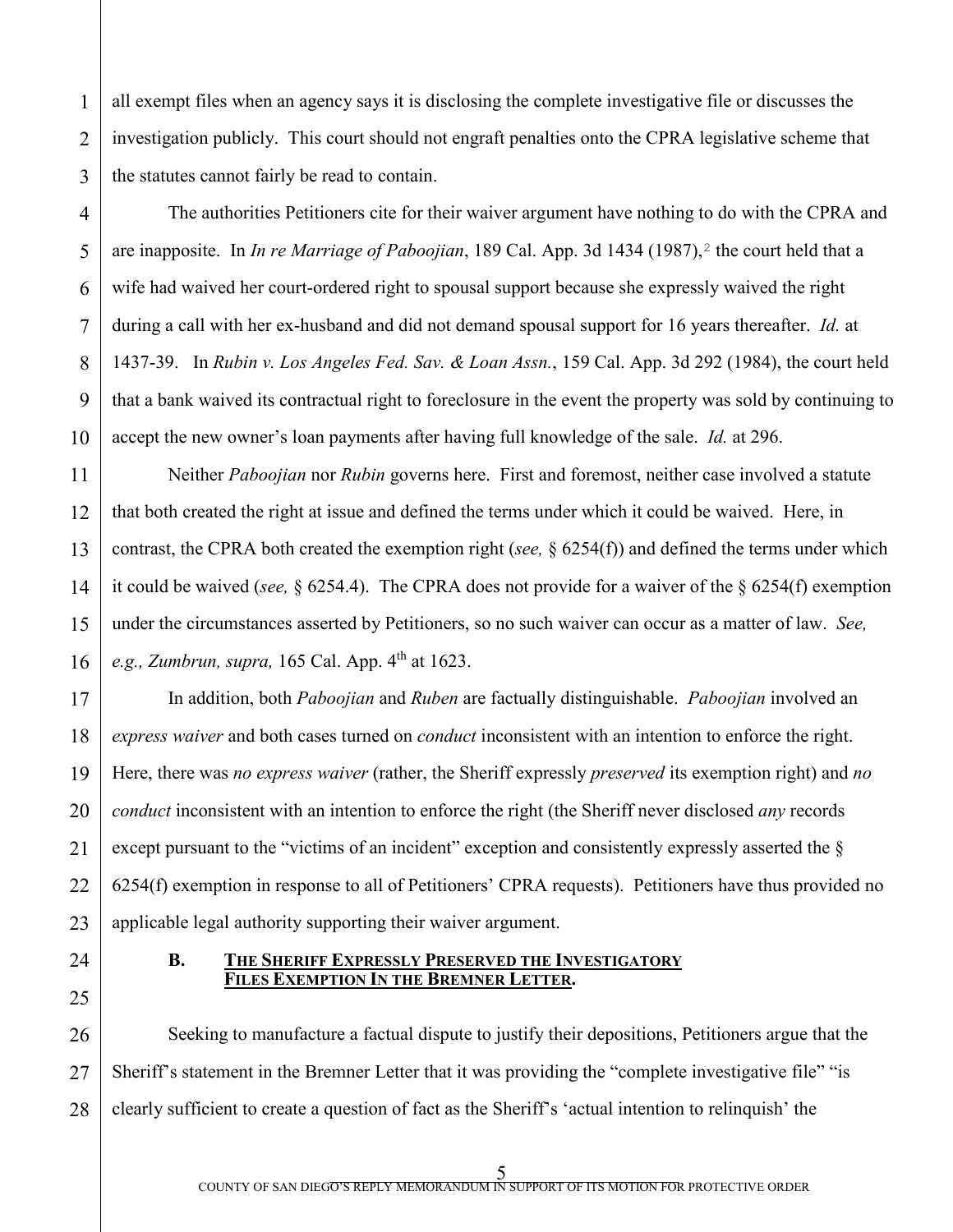///

<span id="page-6-0"></span> $\overline{a}$ 

exemption, or alternatively, to constitute 'conduct so inconsistent with any intent to enforce the right' as to induce a reasonable belief that it has been relinquished." Oppo. 5:13-22. Petitioners are mistaken. Faigin, the author of the Bremner Letter, has declared, under oath: "At no time during the drafting and sending of the Bremner Letter and the release of the "investigative file" referenced therein was it my intention or the intention of the Sheriff to

waive the benefit of any exemption to the disclosure of public records set forth in the California Public Records Act ("CPRA"), including, but not limited to, the exemption for records of law enforcement investigations under Government Code § 6254(f) (hereafter, "§ 6254(f)")." *See,* Faigin Decl. ¶ 3.

Faigin further clarified that when he used the term "investigative file" in the Bremner Letter, he did not intend the term to mean every record in the Sheriff's possession that related to the Zahau Investigation. *Id.* at  $\P$  4. It is merely Petitioners' unsupported bare assumption that Faigin meant to equate the term "investigative file" with the scope of the  $\S 6254(f)$  exemption. It is clear from Faigin's declaration that he did not.

Petitioners offer *no evidence* that counters Faigin's sworn statement. Petitioners cite the Bremner Letter itself, apparently contending that it constitutes "conduct inconsistent with an intent" to assert the § 6254(f) exemption. However, as Faigin expressly explained—*in the Bremner Letter*—the Sheriff was *preserving* the § 6254(f) exemption and was specifically producing the records under a statutory *exception* to that exemption. *See,* Faigin Decl. ¶ 3 and Exh. A thereto.[3](#page-6-0)

As such, there is *nothing* in the Bremner Letter that is inconsistent with the Sheriff's stated intention to assert the  $\S 6254(f)$  exemption and, as such, there can be no implied waiver by conduct. Indeed, Petitioners cannot even make this argument without badly misconstruing the Bremner Letter and quoting it out of context. *See, e.g.,* Oppo. 5:13-17 (quoting the Bremner Letter, but omitting the statement that the Sheriff was acting under an exception to the  $\S 6254(f)$  exemption). Because Petitioners have provided no evidence to counter the County's evidence, there is no factual dispute that warrants discovery. The discovery Petitioners seek here is clearly "sought for the bare hope of falling upon something that might impugn" the County's evidence and therefore "improper." *See, City of Los Angeles, supra,* 9 Cal. App. 5th at 290. (*Internal quotation marks omitted*.)

<sup>2</sup> Superseded by statute as explained in *In re Marriage of Hamer,* 81 Cal. App. 712, 721-22 (2000).

<sup>3</sup> Please see the relevant language from the Bremner Letter set forth in Section I of this memorandum, above.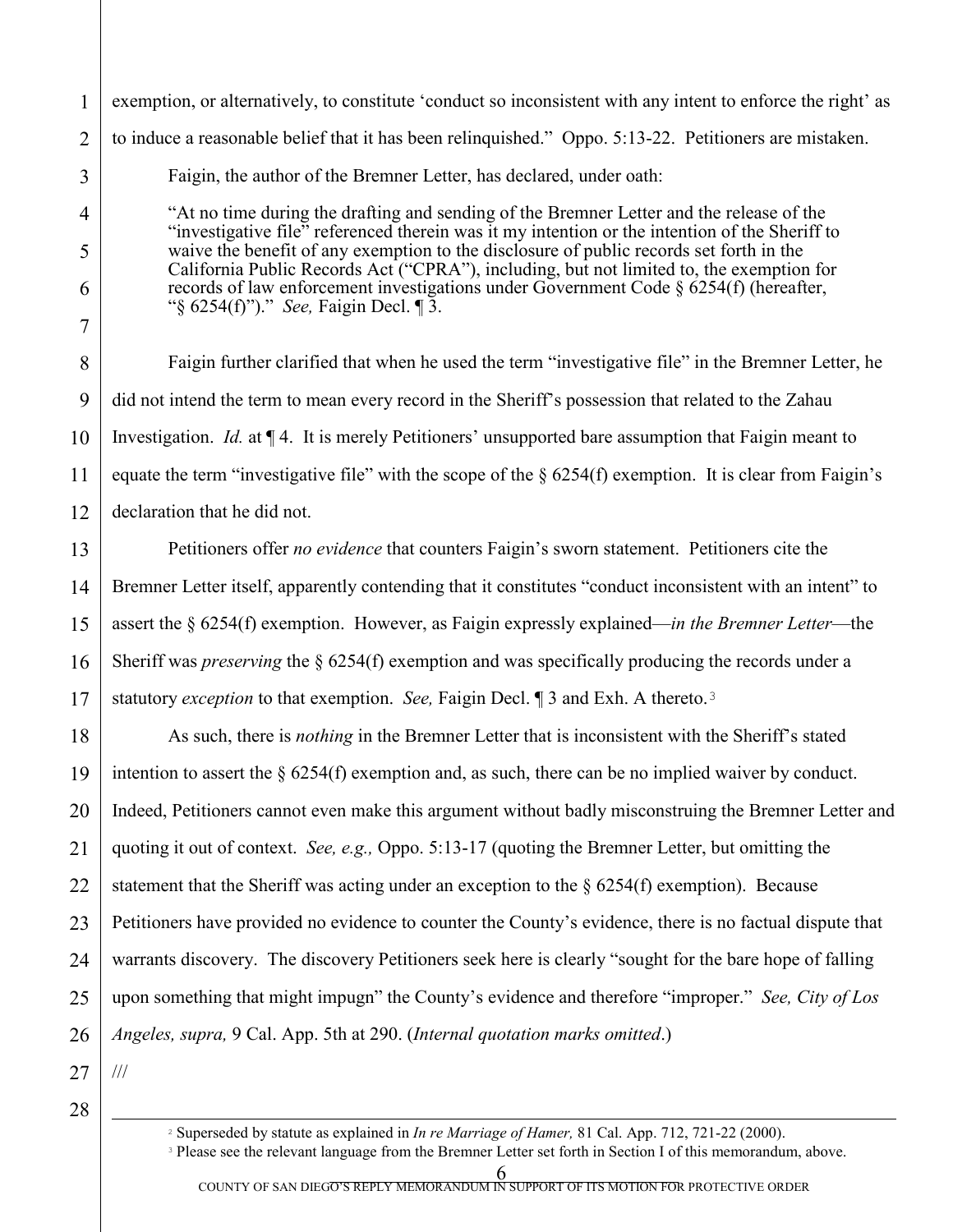Petitioners' tortured explanation of how "discovery … is now necessary to determine whether the documents Petitioners request exist, and how they are classified by Respondents" (*see,* Oppo. 6:23- 25) reveals the crucial flaw in their argument. The material issue in this case is not whether the requested records exist or how they were classified; it is whether the Sheriff properly withheld them as exempt. *See, City of Los Angeles, supra,* 9 Cal. App. 5th at 289. Once one accepts that the requested records are exempt (and they are), the *only* potential factual issue Petitioners have identified relevant to the exemption issue is waiver. It is therefore the *waiver* issue for which Petitioners *must* offer relevant evidence to avoid a protective order, but Petitioners have offered no such evidence.

1

2

3

4

#### **C. THE SHERIFF DID NOT WAIVE THE INVESTIGATORY FILES EXEMPTION AS TO THE SHERIFF'S INSTRUCTIONS BY DISCUSSING THE EXISTENCE OF THE ZAHAU INVESTIGATION PUBLICLY.**

Petitioners' contention that the Sheriff's public discussion of the 2018 reassessment of the Zahau Investigation shows a waiver is without merit. Petitioners provide no applicable legal authority in support of the argument and it should be disregarded on that basis, alone. *See, People v. Stanley,* 10 Cal.  $4<sup>th</sup>$  764, 793 (1995). Nonetheless, it is established law in California that a local police agency may disclose information *from* an exempt investigatory file while maintaining the exemption as to the record itself. *See, e.g., Williams, supra,* 5 Cal. 4<sup>th</sup> at 353 ("The Legislature ... adopted a series of amendments [to the CPRA] that required the disclosure of *information derived from the records* while, in most cases, preserving the exemption for the records themselves." [*Emphasis in original.*]).

However, Petitioners' argument also fails because it cannot be squared with their contention that the Sheriff, in fact, never *actually intended* to disclose the Sheriff's Instructions. Petitioners contend the Sheriff's representations about the reassessment of the Zahau Investigation were "a lie [that] was part of a cleverly orchestrated deception," as Sheriff Gore never actually intended to publicly disclose his instructions to his investigators. *See,* Oppo. 2:23-25; 8:1-5. *See also,* FAP ¶ 20.

27 28 The County obviously disputes these inflammatory allegations. However, it is clear that Petitioners—by those allegations—contend the Sheriff never actually intended to waive any exemption and disclose the Sheriff's Instructions to the public (i.e., if the Sheriff's actual intention was to deceive the public about the scope of the Zahau Investigation, then he cannot have logically actually intended to disclose records that would *reveal* the deception).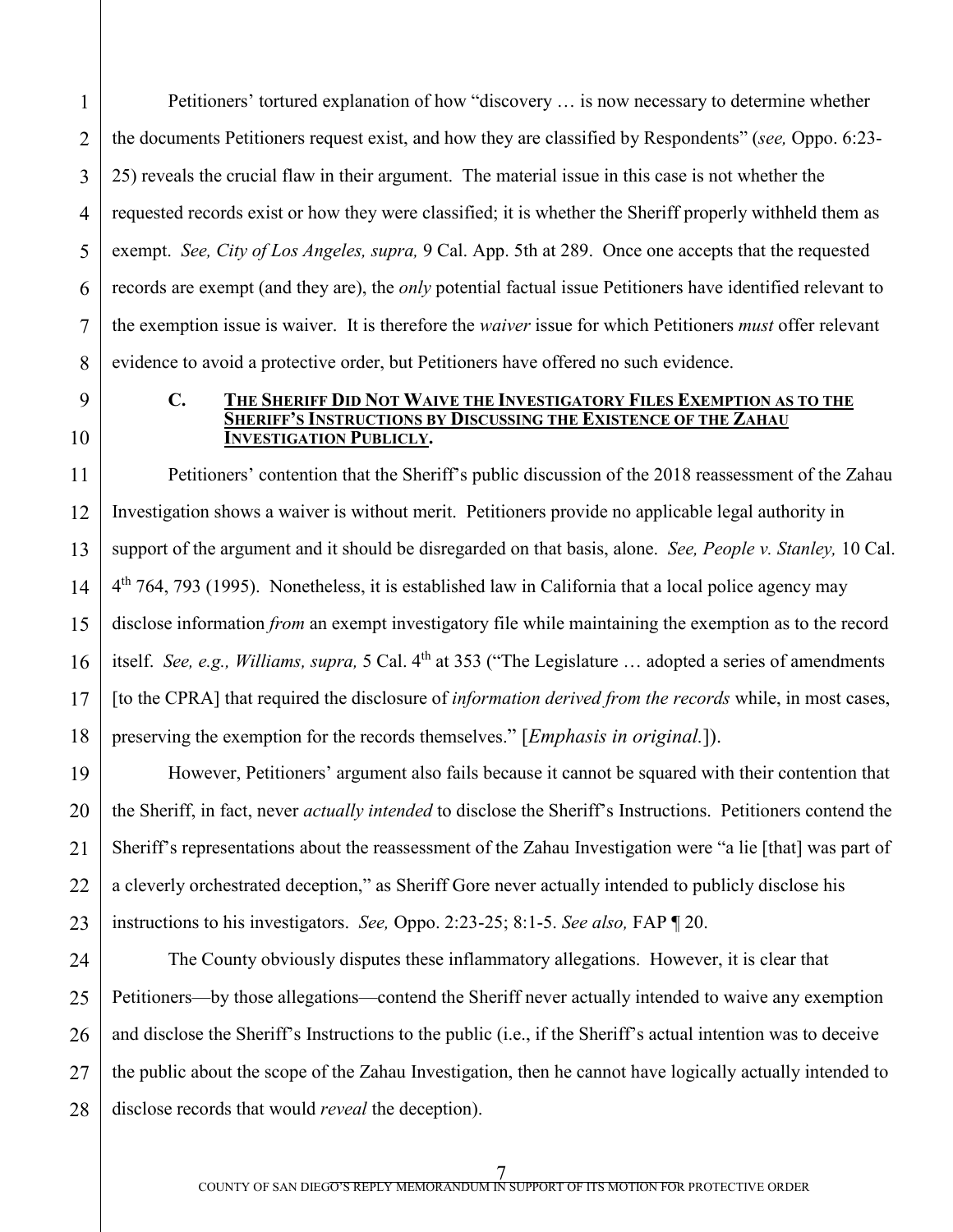1 2 3 4 5 "[F]or waiver to be effective, there must be an *actual intention* to relinquish the right based on knowledge of the underlying facts. [Citations.] Although waiver need not be express, an implied waiver must nonetheless be based on conduct indicating an intention to relinquish the right." *City of Santa Cruz, supra,* 82 Cal. App. 4th at 1180. (*Emphasis added*.) *See also, Waller v. Truck Ins. Exch., Inc.,* 11 Cal. 4<sup>th</sup> 1, 31 (1995) ("Waiver always rests upon intent." [Quoting *DRG/Beverly Hills, Ltd. v. Chopstix Dim Sum Café & Takeout III, Ltd., 30 Cal. App. 4<sup>th</sup> 54, 60 (1994).] [<i>Internal quotation omitted.*])

Thus, while a waiver may be implied from conduct, such conduct is only relevant to the extent it shows an *actual intention* to relinquish the right (i.e., the key issue is what the conduct reveals about a person's actual intention, not how the conduct may have been perceived by others). *See, e.g., DRG/Beverly Hills, Ltd., supra,* 30 Cal. App. 4<sup>th</sup> 54, 60 (1994) ("The pivotal issue in a claim of waiver is the intention of the party who allegedly relinquished the known legal right."). When the party asserting waiver insists there *was* no actual intention to relinquish the right, however, the alleged conduct becomes irrelevant—the crucial question of whether there was an actual intention to waive has been answered, and in the negative.

Lastly, Petitioners argue—again without citation to any relevant legal authority—that the Sheriff waived the § 6254(f) exemption for the Sheriff's Instructions by "publishing" those instructions publicly. *See,* Oppo. 3:18. What Petitioners mean by this is not entirely clear, but they do not provide *any* evidence showing the Sheriff ever "published" the Sheriff's Instructions. At best, Petitioners point to public statements to the effect that a reassessment *was conducted*. *See,* Oppo. 6:26 to 7:3. But that public statement says nothing about the content of the Sheriff's Instructions. *Id.*

- 
- **D.** THE COUNTY IS NOT USING THE INVESTIGATORY FILES EXEMPTION AS A "SWORD" BECAUSE IT HAS NOT PLACED THE ZAHAU INVESTIGATION FILES IN ISSUE.

Petitioners' "sword and shield" implied waiver argument (*see,* Oppo. 8:11-20)—which pertains to waiver of *evidentiary privileges*, not CPRA exemptions—fails because it requires that the party asserting the privilege must have placed privileged evidence "in issue" in a case while simultaneously asserting the privilege as a basis to withhold the same evidence from opponents. *See, Rockwell Internat. Corp. v. Superior Court*, 26 Cal. App. 4th 1255, 1268 (1994); *People v. Daniels,* 52 Cal.3d 815, 858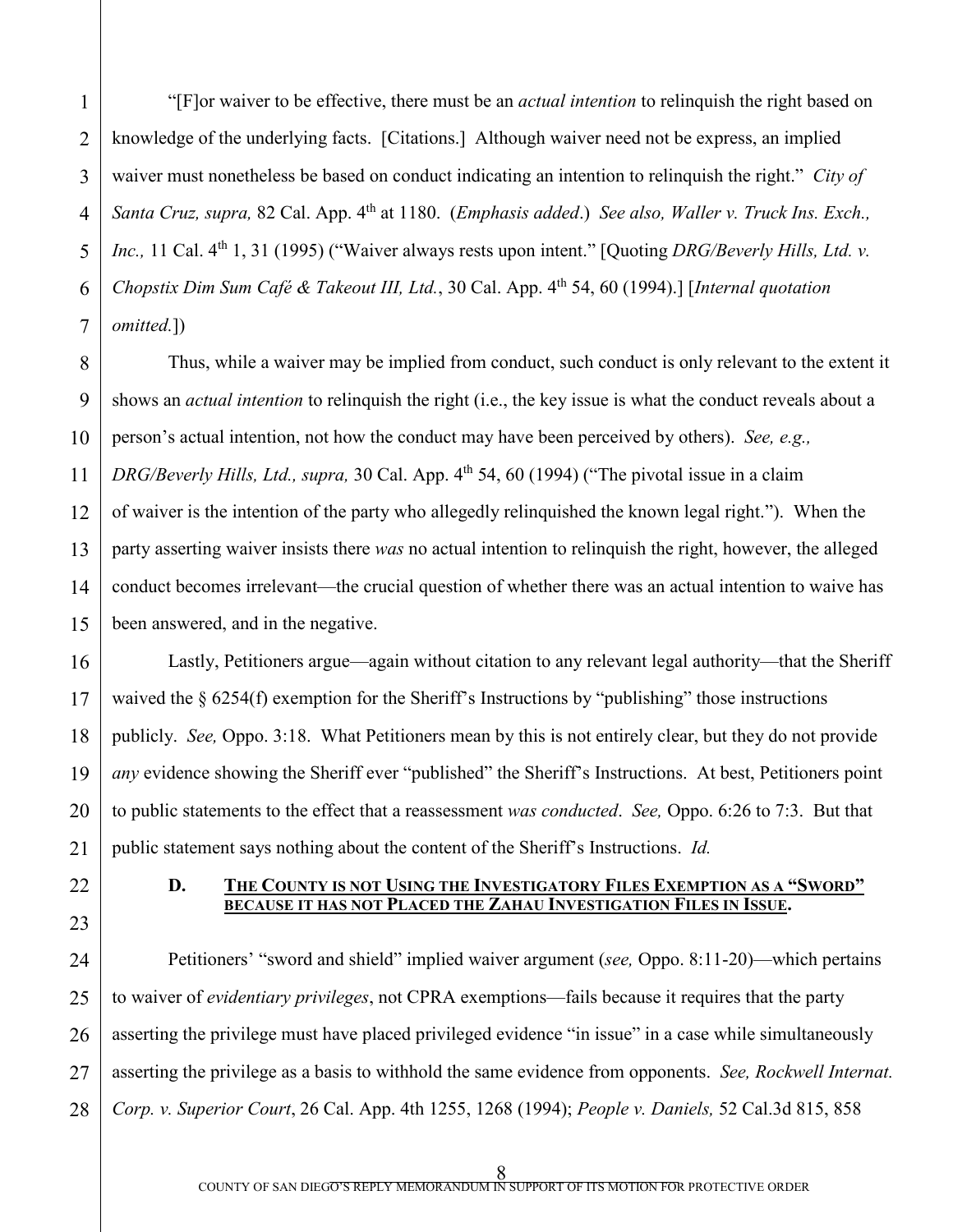n.14 (1991); *Mitchell v. Superior Court*, 37 Cal.3d 591, 604 (1984). The doctrine does not apply here, however, because the County has never placed the Zahau Investigation files in issue in this case.

# **THE SHERIFF'S INSTRUCTIONS ARE EXEMPT RECORDS OF A LAW ENFORCEMENT INVESTIGATION**

**III.**

The Sheriff's Instructions served *no other purpose* but to direct the Sheriff's investigators how to conduct the Zahau Investigation. *See,* FAP ¶ 45. As such, the Sheriff's Instructions are exempt on their own terms as records that "actually relate" to the Zahau Investigation. *See, Williams v. Superior Court (Freedom Newspapers, Inc.)*, 5 Cal. 4th 337, 356 (1993). Petitioners offer no legal authority to warrant a different conclusion.

Petitioners argue that the Sheriff's Instructions do not come under the § 6254(f) exemption because "they do not constitute 'that portion of those investigative files that reflects the analysis or conclusions of the investigating officer.'" *See*, Oppo. 6:11-14. Petitioners both misconstrue and misapply  $\S$  6254(f).

Petitioners misconstrue § 6254(f) because the "analysis and conclusions of the investigating officer" language upon which they rely does not define the exemption. The "broad" investigatory files exemption applies to "[r]ecords of … investigations conducted by … any … local police agency." *See,*  Gov't Code § 6254(f); *Williams, supra,* 5 Cal. 4th at 349. The statute then sets forth an *exception* to that general exemption, requiring that, "[h]owever, state and local law enforcement agencies shall disclose" certain specified information about the investigation (e.g., names of persons involved, witnesses, etc.). *See,* Gov't Code § 6254(f)*. See also, City of Hemet v. Superior Court,* 37 Cal. App. 4th 1411, 1424 (1995) (noting that subdivisions of  $\S$  6254(f) that "require the disclosure of specified information" are "an exception to a general exemption for law enforcement files").

The statute then sets forth an *exception to the exception*, stating: "[H]owever, this subdivision does not require the disclosure of that portion of those investigative files that reflects the analysis or conclusions of the investigating officer." *Id.* Petitioners would have the Court focus on the narrow and inapplicable exception to the exception to the broad exemption, rather than on the applicable broad exemption itself. Petitioners' reading of the statute does not bear scrutiny.